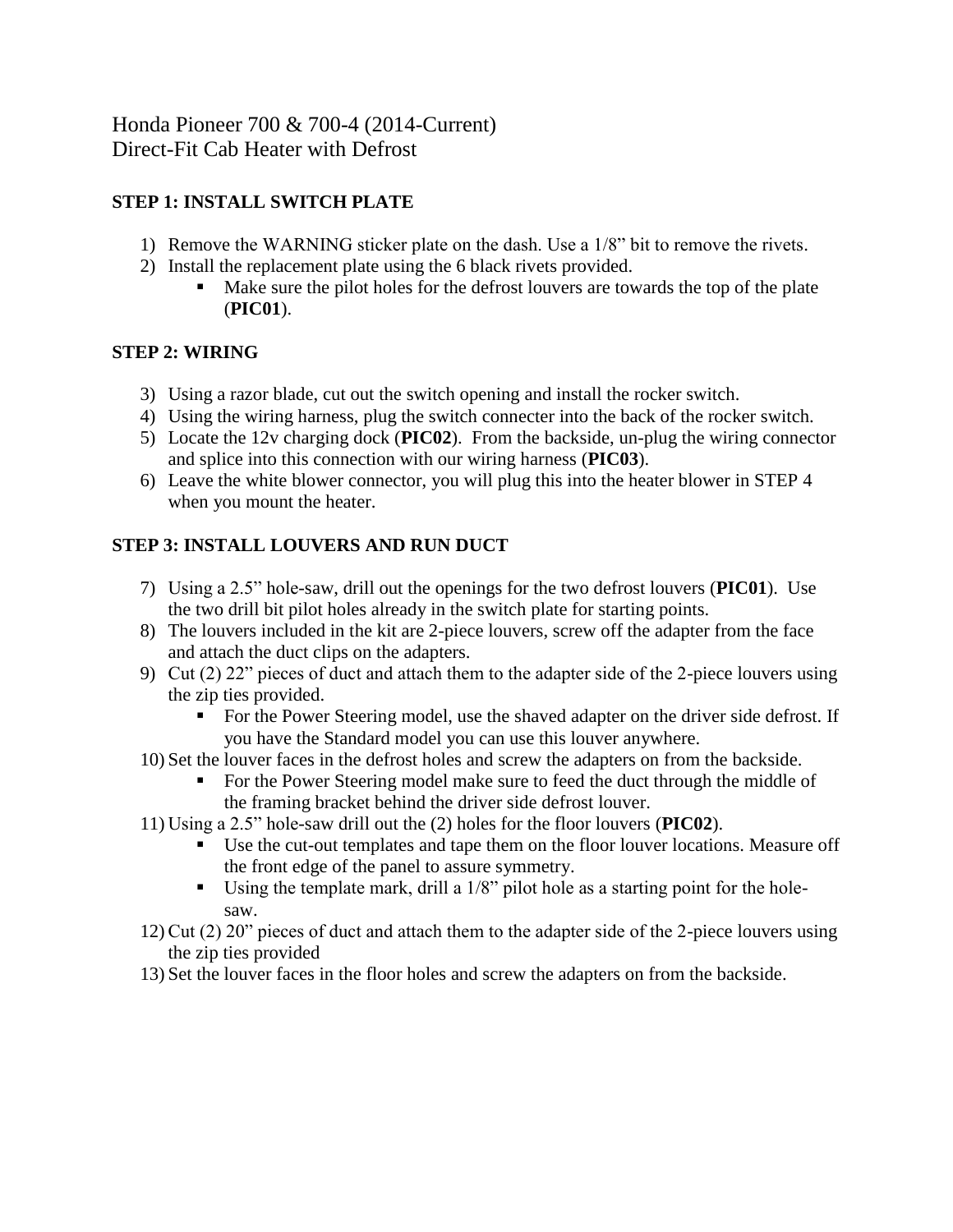### **STEP 4: MOUNTING THE HEATER**

- 14) Set the heater in the mounting position (**PIC04**) and mark the 2 mounting holes.
	- Drill into the marks with a 1/8" drill bit for pilot holes.
- 15)Before mounting the heater, attach the four runs of duct to the adapters on the heater box.
- 16) Use the 2 self-taping screws and securely mount the bracket in the pre-drill holes.
- 17)Connect the wiring harness connector to the blower fan.

# **STEP 5: SPLICE INTO THE COOLANT LINES**

- 18)Cut two pieces of heater hose at lengths of 80" (Inlet Hose) and 76" (Return Hose).
- 19)Remove the seat on the machine and locate the oil cooler line on the passenger side (**PIC05**).
- 20)Connect the hose to the heater core and feed the two runs of heater hose under the machine to the engine.
	- The 80" hose connects to the lower heater core fitting (relative to gravity).
	- The 76" hose connects to the higher heater core fitting (relative to gravity).
- 21)Replace the factory oil cooler line with the heater hoses (**PIC06**).
	- Either: drain the coolant from the radiator lines, or quickly replace the oil cooler lines with the heater hose lines to limit coolant loss.

# **STEP 6: REFILL COOLANT**

- 22)Refill the radiator and check for leaks.
- 23) Start the machine and allow the engine to warm up and circulate the coolant.
- 24) Drive the vehicle and put it under a good load, this will help expel air from the system.
- 25) When done let the machine cool down, recheck the coolant level and refill if needed.
- 26)Coolant will be consumed as the air is expelled from the system. You may need to run the machine and recheck fluid levels multiple times before working out all of the air.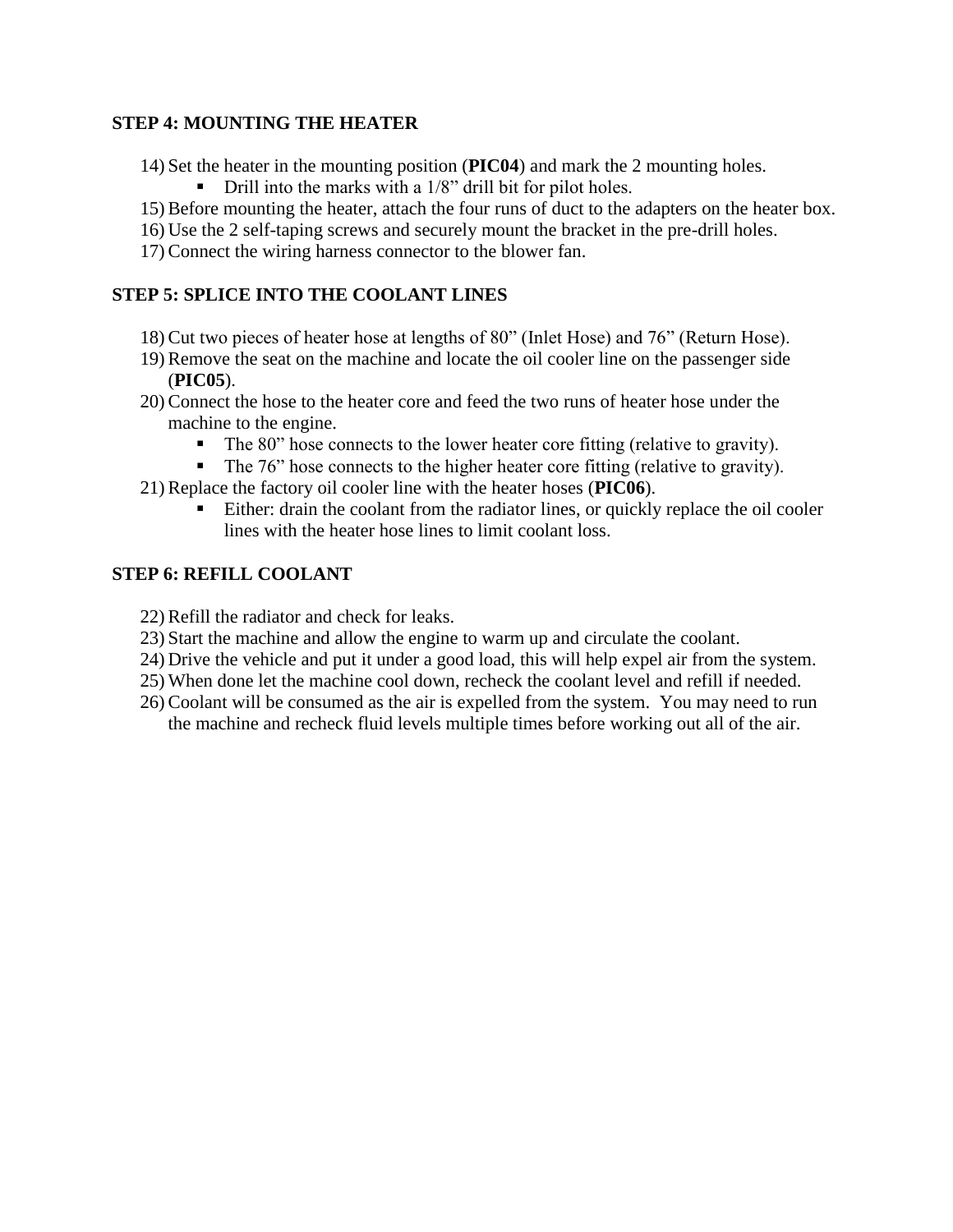

**PIC01**



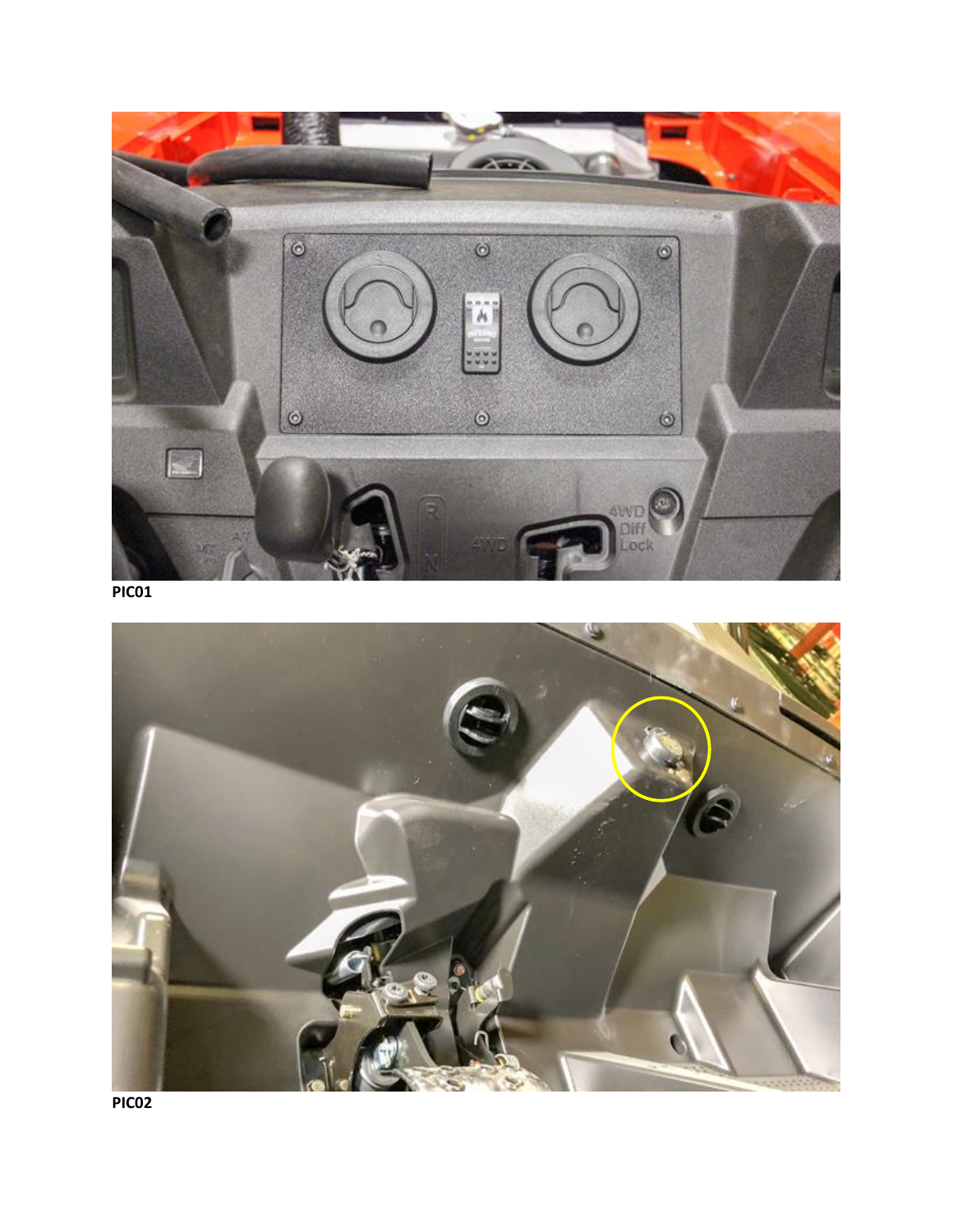

**PIC03**



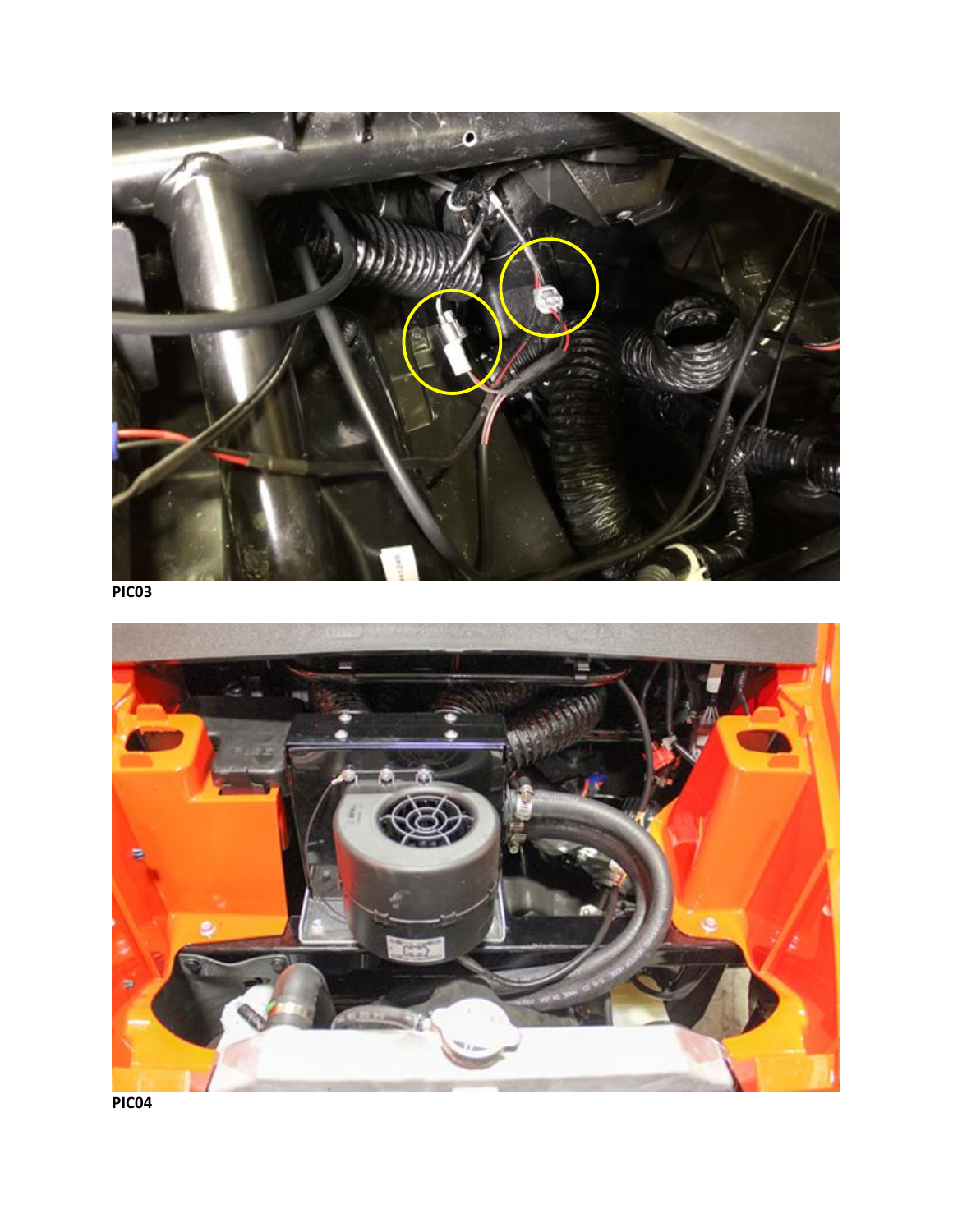

**PIC05**